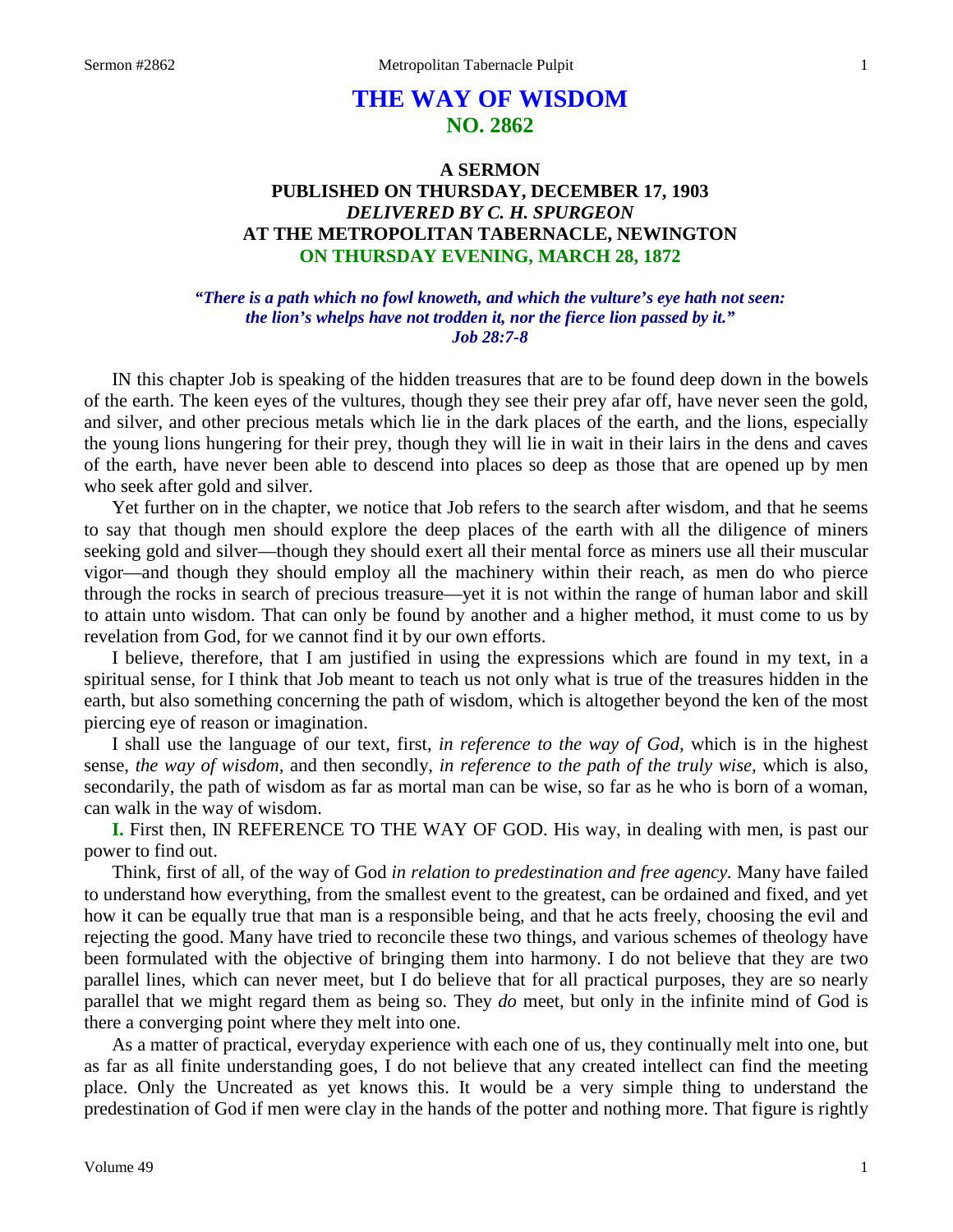used in the Scriptures because it reveals one side of truth, if it contained the whole truth, the difficulty that puzzles so many would entirely cease.

But man is not only clay, he is a great deal more than that, for God has made him an intelligent being and given him understanding and judgment, and above all, will. Fallen and depraved, but still not destroyed, are our judgment, our understanding, and our power to will, they are all under bondage, but they are still within us.

If we were simply blocks of wood, like the beams and timbers in this building, it would be easy to understand how God could prearrange where we should be put, and what purpose we should serve, but it is not easy—nay, it is difficult—I venture to say that it is impossible for us to understand how predestination should come true, in every jot and tittle, fix everything, and yet that there should never be in the whole history of mankind, a single violation of the will or a single use of constraint, other than fit and proper constraint, upon man so that he acts according to his own will, just as if there were no predestination whatever, and yet at the same time, the will of God is, in all respects, being carried out.

In order to get rid of this difficulty, there are some who deny either the one truth or the other. Some seem to believe in a kind of free agency which virtually dethrones God, while others run to the opposite extreme by believing in a sort of fatalism which practically exonerates man from all blame. Both of these views are utterly false, and I scarcely know which of the two is the more to be deprecated.

We are bound to believe both sides of the truth revealed in the Scriptures, so I admit that when a Calvinist says that all things happen according to the predestination of God, he speaks the truth, and I am willing to be called a Calvinist, but when an Arminian says that, when a man sins, the sin is his own, and that if he continues in sin and perishes, his eternal damnation will lie entirely at his own door, I believe that he also speaks the truth, though I am not willing to be called an Arminian.

The fact is, there is some truth in both these systems of theology, the mischief is that, in order to make a human system appear to be complete, men ignore a certain truth, which they do not know how to put into the scheme which they have formed, and very often, that very truth, which they ignore, proves to be like the stone which the builders rejected, one of the headstones of the corner, and their building suffers serious damage through its omission.

Now, brethren, if I could fully understand these two truths, and could clearly expound them to you if I could prove to you that they are perfectly consistent with one another, I should be glad to do so, and to escape the censures which some people constantly pour upon those who are trying to preach the whole of revealed truth, but it is more than my soul is worth for me to attempt to alter and trim God's truth so as to make it pleasing to men. I preach it as I find it in God's Word. I am not responsible for what is in the Book, I am only responsible for telling out what I find there, as it is taught to me by the Holy Spirit.

But mark this, to the mind of God there is no difficulty concerning these two truths, though there is, to us, so much mystery and perplexity. It is all simple enough to Him, He is omnipotent in the world of mind as well as in the world of matter, and He is omniscient, He knows everything, He foresees everything, so that there are no difficulties to Him.

I suppose that if it will add to our happiness in heaven for us to understand this way of God, which as yet the vulture's eye hath never seen, He will reveal it to us, yet it may be that even there, it will be of no practical use for us to understand it, but it will be better for us, even throughout eternity, still to continue as little children at our Heavenly Father's feet, believing a great deal which, even there, we cannot comprehend.

Even in this life I am as pleased not to know what God does not tell me as I am to know what He reveals to me—at least, if I am not, I ought to be, for that is the condition of a true disciple of Christ, to be inquisitive up to the point in which His Lord is communicative, but to stay just there and say, "If, my Master, You have anything to say to me, yet, in Your wisdom, You know that I cannot bear it now, my ear is closed while Your tongue is still, and my heart asks for no more when You tell me that You have revealed enough." Believe me, brethren, there is a path which God takes, which you cannot understand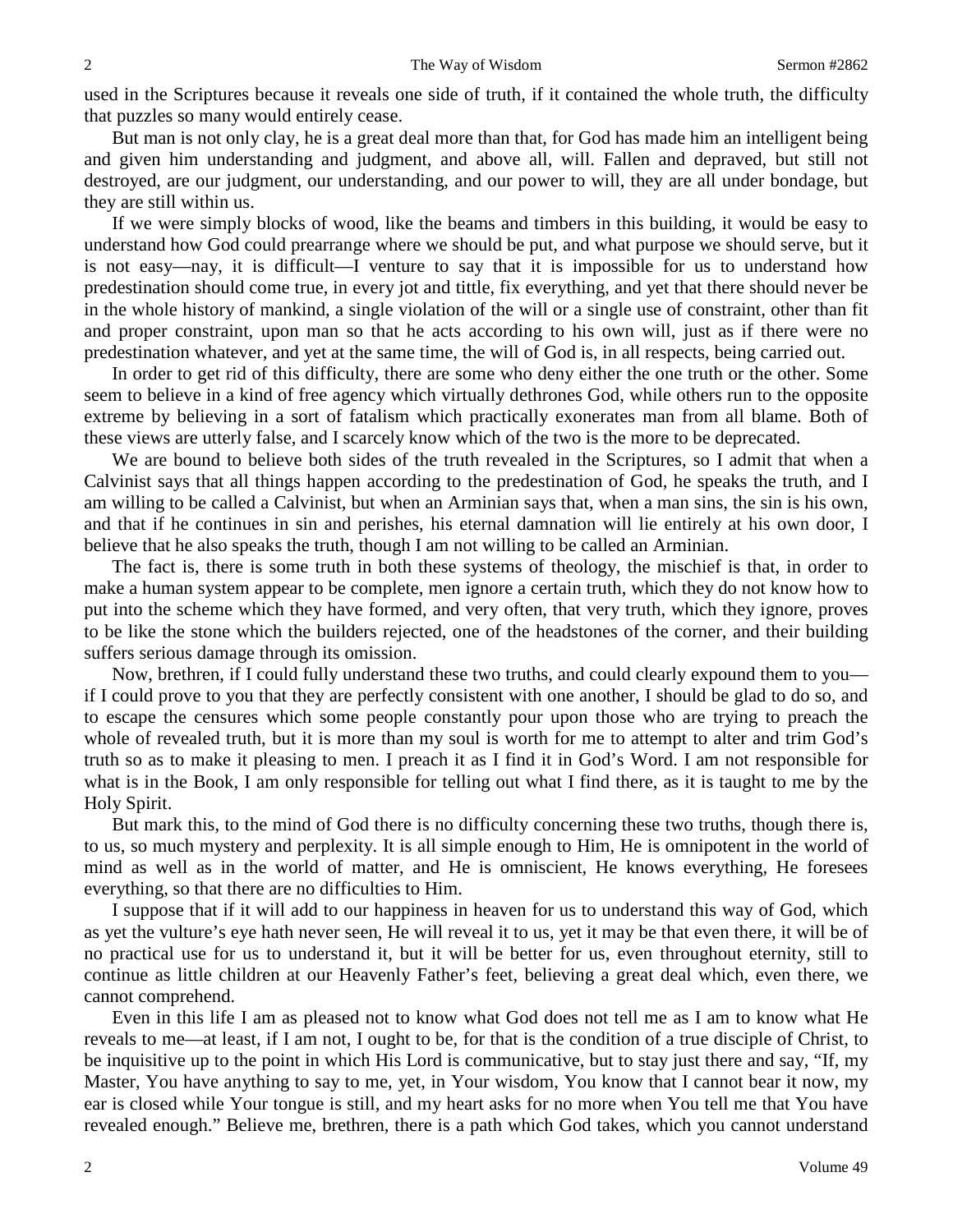#### Sermon #2862 The Way of Wisdom 3

yet. You may look, and look, and look, as with an eagle's eye, but you may blind that eye by glaring at the sun, you may force your way, as with a lion's heart, into the deep mysteries of God, but you must beware lest you perish in the pit of controversy, or be taken, as in a net, in difficulties which you cannot break through. Doubting and inquiring man, be you satisfied that God is infinitely above you, and that you can no more comprehend Him than your hand can hold the ocean, or your fingers grip the sun.

If there were no mysteries in our holy faith, we might well believe that it was devised by men like ourselves, for if men could fully understand it, men might have invented it, but as it is far beyond the comprehension of the mightiest human intellect, we recognize that it is the work of the infinite God. Infinite must His Gospel and His truth be because He is Himself infinite, and dark and mysterious must His pathway sometimes be, though He Himself dwells in light that is insufferable to mortal eyes. Finely does John Milton put this thought in his apostrophe to God—

## *"Dark with excessive bright Thy skirts appear."*

Passing on to another illustration of the same great truth, I remind you that God is equally beyond our ken *in the accomplishment of the designs of His providence.* There are ways of God, in dealing with the human race, which are very perplexing to the judgment of such poor mortals as we are. We try to study a piece of history, and—especially if it is a short piece of history—it appears to us all tangled and confused.

A further research, over a longer period, will often explain what could not be understood in the shorter range of vision, but even history as a whole, from the creation and the fall until now, contains many strange puzzles to a man who believes that God is, through it all, working out His own glory, and that a part of His glory will consist in producing the highest amount of good to the greatest number of His creatures.

What a mass of mysteries meets us on the very threshold of human history. The serpent in the garden—how and why came it to be there? And the devil in the serpent—why was there a devil at all? And the evil that made the angel into a devil—why was that permitted? And all the evil that has been since then—why has it not been destroyed? We cannot answer any of these queries. The Negro's question to the missionary, "If God is stronger than Satan, why does not He kill him," is another inquiry which we cannot answer.

Depend upon it, if it were, on the whole, best that the devil should be killed, he would be killed, and if it had been, after all, most for God's glory that there should be no evil, there would have been none. We do not know how and why certain things have happened, and we must be content not to know unless God reveals it to us.

All through history God seems to be aiming at a certain mark, yet His arrow does not hit the target as far as you and I can judge. Often He appears to do as the rifleman does, who knows that if he sent the ball in a direct line to the target, he would miss it, so he makes allowance for certain deflections which will be caused by the force of attraction, by the wind, and various other opposing influences, and aims accordingly.

God often proves that the nearest way to attain His end is to go round about, so, when He means to cleanse a man, He sometimes allows Him to first get more foul, when He intends to clothe him, He first strips him naked, when He resolves to enrich him, He first makes him as poor as Lazarus at the rich man's gate, and strange to say, when He means to make him alive, He kills him. God's modes of procedure then, allow for deflection, and every other kind of influence, and are not to be understood by us.

If you take the whole range of history, and look at it carefully, you will be obliged to feel that if God has been working there, as we are quite sure He has, ordering all things with consummate wisdom, then His pathway through the world is one which no vulture's eye have ever seen, and which no lion or lion's whelp has ever traveled.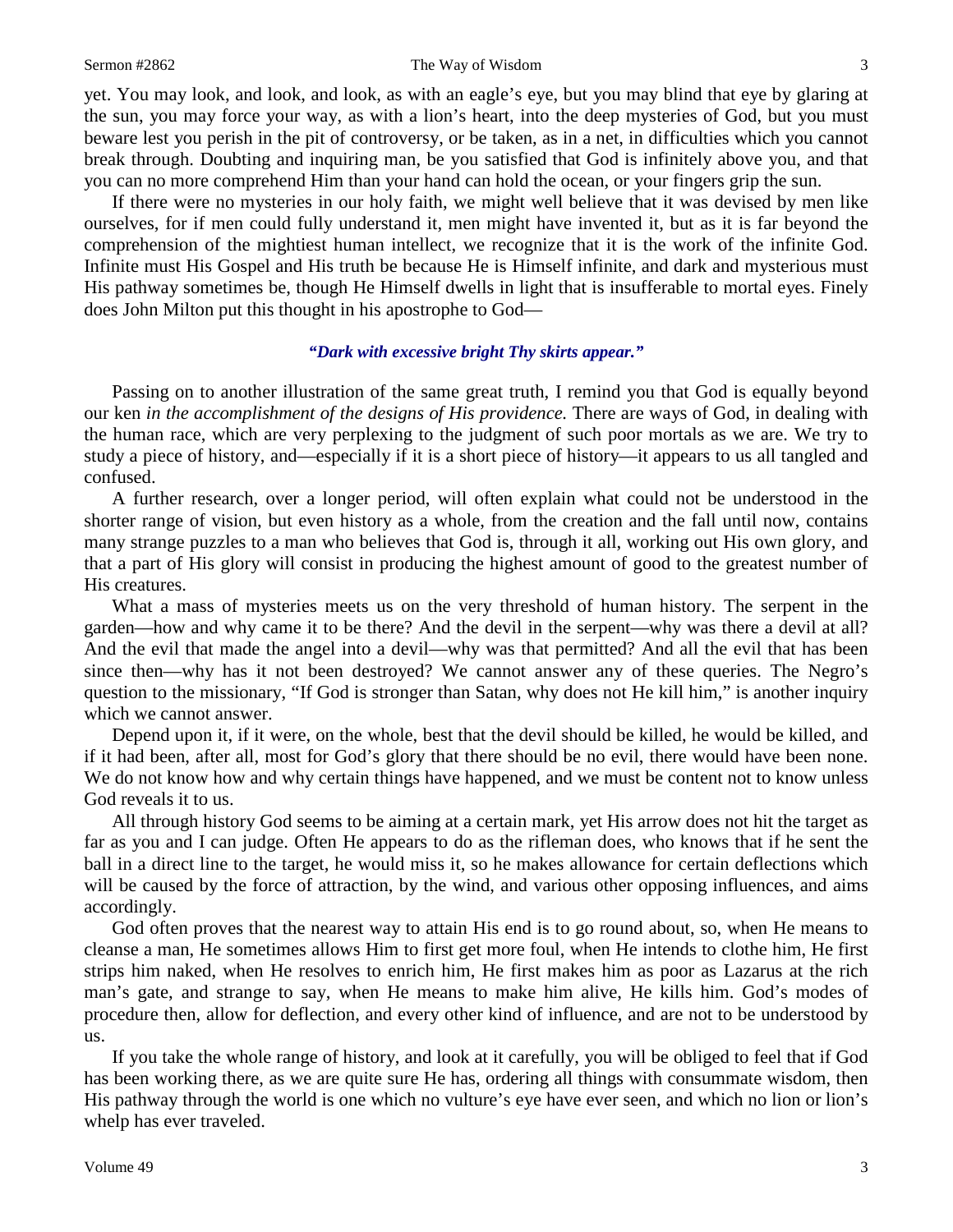It may be that some of you are, at the present moment, complaining of a certain providential dealing of God with regard to you, and that you are thinking and saying that it must be an evil providence. Yet it is, all the while, one of the best things that has ever happened to you. That over which you are now mourning will give you good cause for singing in a little while. Probably that tribulation, which fetches most tears from our eyes here, will be among the subjects of our choicest song in the eternal realms of joy. We need not know, and we cannot know, what God is doing, but we may be quite sure that He does all things well.

Very much is this also the truth in another respect, namely, *in the methods of His grace.* God will certainly save His chosen people, He will bring home all His lost children, but how strangely does He deal with some of them! His pathway in grace no vulture's eye hath ever seen, and no lion or lion's whelp has ever trodden. I have known Him allow a child of His to go into sin after sin before He has saved him.

A godly mother has anxiously prayed that her boy might be converted, but he has not been. He has grown up to manhood, and there has been much tender solicitude for him, and many prayers on his behalf, yet he has passed twenty, thirty, or forty years in sin, and has grown worse and worse. It did not seem as if all this could be according to God's grace, yet it was, for in the mysterious providence of God, this man was brought low by sin, humbled by the iniquity which carried him into the far country, and led him to waste his substance in riotous living, and then, and not till then, did he come to God.

His mother had gone to heaven, doubting whether her prayers for him would ever be heard, others who were anxious about him slept amidst the clods of the valley, not knowing, except by faith, that their supplications for him would be heard, and that man, because he had gone so far in sin, became the greater monument of the power of sovereign grace, was the better able to tell others what God had done, was the more firmly bound to Christ, was the more ardent in Christ's service through the gratitude he felt, and became for God's purposes, a better instrument than he would have been if he had been brought in before.

John Bunyan, if he had not been among the chief of sinners, might never have been among the chief of saints. Had he never been what he was—one of the worst men in the village—he might never have preached as he did about "Jerusalem Sinners Saved," and might never have so boldly declared that the biggest sinners should receive the greatest mercy, and that God should be most glorified in their salvation.

I know that some people have turned this great truth to an evil purpose, for he who looks at God's way, and sees the greatness of His grace, may, if he is wicked enough, draw the inference that he may continue in sin that grace may abound. Paul tells us plainly what the doom of such men will be, "whose damnation is just."

A child of God draws no such evil inference as that from God's mercy, but he says, "After such love as that, how can I sin against the Lord?" So, in saving men, God traverses a path which no fowl knows, which the vulture's eye hath not seen, and the lion or the lion's whelp hath not trodden. God knows best how to time His gift of grace or His postponement of grace, He knows why He chooses this man at this time, and that man at that time, so let Him do as seemeth good in His sight, for He always doeth right, and unto His name be praise forever and ever.

Now, beloved, I am persuaded that this truth may also be applied *to the great things of God which are yet to come, in the latter days, and in the eternity of glory.* I do not often preach upon the book of Revelation, nor upon the marvels that are to occur during the millennial period, or at the time of the ingathering of the Jews, and so on. I will tell you the reason why I do not, and I think it is a sufficient one, namely, that I do not understand these things.

If I do not have clear views about these things, I will leave them alone until I have. I have often studied them, and I have never found anything as easy as the refuting of every view I have heard or read about the future, nor anything so difficult as to invent a view which somebody else could not refute. There are some great truths about the future, that are clearly revealed—such as the second coming of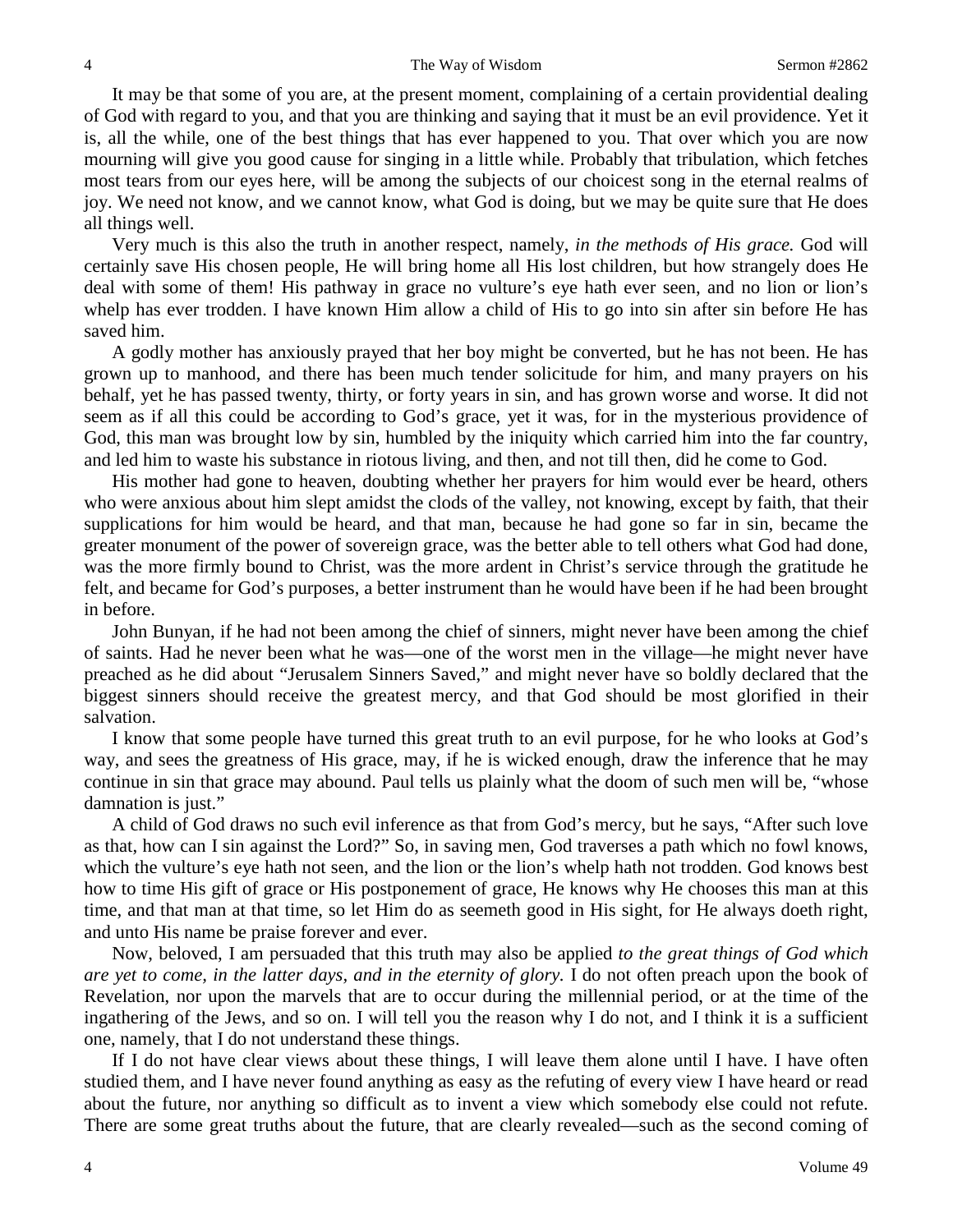#### Sermon #2862 The Way of Wisdom 5

Christ, the flooding of the world with the Gospel so that all flesh shall see the salvation of God, the ingathering of the Jews to Christ, if not to their own land, and so on, but as to the order of the various events and the putting together of the various pieces of the puzzle, I believe that my text is true that "there is a path which no fowl knoweth, and which the vulture's eye hath not seen; the lion's whelps have not trodden it, nor the fierce lion passed by it."

It is not easy to tell what Paul means in that wonderful passage, "Then cometh the end, when he shall have delivered up the kingdom to God even the Father....that God may be all in all." What new worlds may yet be created, what revolts there may be among fresh orders of creatures, how many orders of creatures there may yet be in the universe, and how great and comprehensive the vast dominions of JEHOVAH may be, we do not at present, know, but we shall know all that we need to know in due time. It is enough for us now to know that our Bible is true, that Jesus Christ is our Savior, and that we shall be with Him where He is, and behold His glory forever and ever.

Why is there all this mystery? Is it not because God is so great? We can never gauge His greatness by our measuring line or plummet. We get utterly lost whenever we begin to estimate God's unsearchable greatness. Some of you have, perhaps, studied a little astronomy. You have begun to hear or read about the millions and millions of miles which some of the fixed stars are away from us, and yet, far beyond those, there may be others from which we are so distant that we are, comparatively speaking, quite near to those that now seem so far away.

In trying to realize these wonders in the heavens, one feels as though the brain needed fresh faculties to enable it to grasp even that which the telescope reveals, yet all the starry worlds, which human eyes have gazed upon through the most powerful glass yet made, may only be like some tiny cove or bay upon the seashore of a universe which to us must be utterly boundless. Yet that universe, which we conceive to be boundless, is all known to the God who created and sustains it. We are utterly lost in the contemplation of the greatness of God's works, then how can we imagine that we can ever understand God who is infinitely greater than the greatest of the works of His hands?

Then, next, are not all these things mysteries to us because we are so little? I do not merely mean those of us who are feeble, and poor, and ignorant, but I mean the great divines, the doctors of the Sorbonne, the members of our Royal Societies, our D.D.'s, LL.D.'s, and all our most learned men—all are fools compared with the wisdom of the Omniscient, all are feeble compared with the Almighty.

I do not know how much a gnat understands, but I feel sure that a gnat understands a far larger proportion of what I know, than I can comprehend of what God knows. A fly on the dome of St. Paul's has a very imperfect idea of the greatness and glories of the cathedral, a still more incomplete idea of London, and a far more inadequate idea of England. Even if the fly knew England thoroughly, he would need to learn much more to enable him to understand the world—and then there would be the sun—and the sun itself is only like a tiny point of light compared with the greater worlds in God's universe. If the fly could comprehend all those worlds, he would still be no appreciable way towards understanding God.

If you knew all that was to be known about a number of marbles that I had given to my sons to play with, that would not prove that you knew all about me, so, if we could understand everything about all the worlds that God has made, it would not prove that we could understand God Himself. He is infinitely above our loftiest conception, and we are just nothing at all in comparison with Him. You talk very loudly about your opinion, and your thoughts, and your conclusions—ah! poor souls, the chattering of sparrows in the street is as much worthy to be called wisdom as the predilections of the most learned men among you apart from anything that they have been taught by God the Holy Spirit. All the wisdom that they have, which they have learned by themselves, is but varnished folly and nothing more.

Moreover, dear friends, the powers we possess are absolutely insignificant compared with God's. In trying to comprehend the Almighty, we are like a child with a thimble, seeking to tell the size of the sea. We cannot, at our utmost, hold more than a thimbleful, and besides that, our thimble leaks.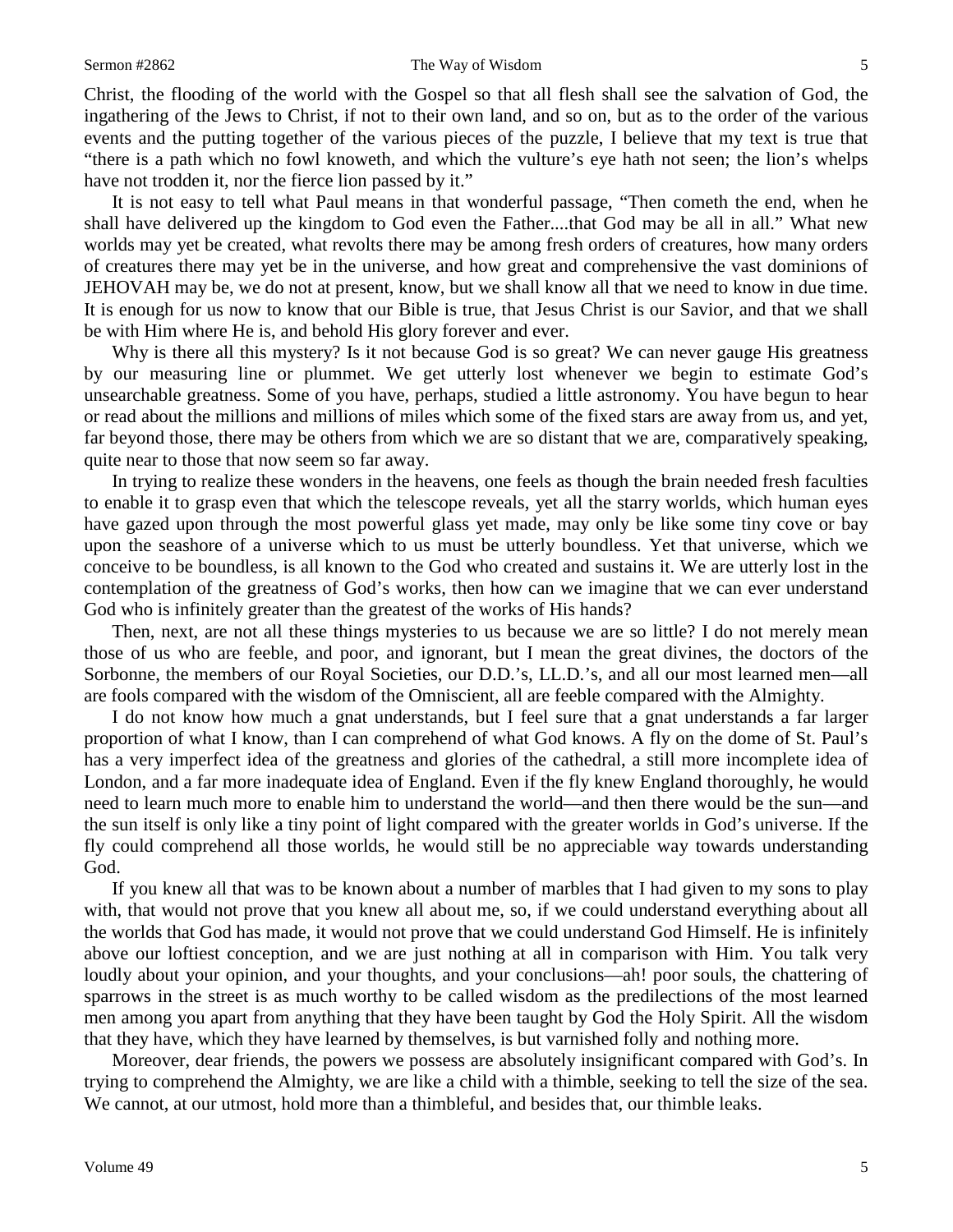The powers that we have are warped and spoiled by sin and sinful influence. When we come into this world, our powers are very far from being fully developed, and as they are being developed, somebody or other comes along and warps us with prejudice in our early youth, and as we grow older, we make other prejudices of our own, so that what we might know we sometimes do not care to know.

Our scales also, in which we try to weigh God, are not accurate. Instead of being true, they are all out of gear, and utterly unreliable as well as inadequate to such a task. Our faculties are so disordered and disarranged by all manner of surrounding circumstances that we cannot comprehend much about Him who is incomprehensible even to the loftiest created intelligence. And besides this, we have such a little time in which to learn about God. A child, going to school for five minutes, knows as much about Greek as we do about God in seventy years, apart from what He pleases to teach us by His Spirit.

Even with regard to God's dealings with His people, what mistakes they make in their judgments! No doubt, Protestantism in England was, upon the whole, greatly strengthened and more deeply rooted by the persecutions under cruel Queen Mary. Foxe's "Book of Martyrs" (which could not have been written had not the martyrs suffered and died), is still, next to the Bible, the great master-gun of Protestantism.

Yet many of the Protestants who lived in Mary's day, must have felt that God had made an awful mistake in allowing that woman to sit upon the throne, and to do so much towards putting down the Gospel of Christ by fire, and sword, and imprisonment. Yet they made a great mistake in judging by the few years of Mary's reign. God was judging more justly by the whole history of the land for hundreds of years to come.

There is not much more wisdom in man's judgment of God than in the flies' fabled judgment of an elephant. It is said that a senate of flies once determined to form a judgment concerning an elephant, so one of them settled on the great creature's ear, and walked all round it, and then said that an elephant was a long flabby mass of flesh of a certain shape.

Another fly had settled on one of the huge legs of the animal, and he said that an elephant was a tall column, something like the trunk of a cedar. One lit somewhere on the back, and he said that an elephant was a great moving plain, a sort of animal table-land. The flies could not agree upon any theory of what the creature was like, the fact was that none of them had any clear idea of the whole elephant, but only a partial notion concerning the portion that they could manage to see.

So, all that we can do, if we have fifty years in which to study the Scriptures, is to get some imperfect idea of a part of the great truth of God. Yet some talk as if they knew all about it, like a man who says that he knows all about the Continent because he once landed at Boulogne for a few minutes, and then crossed the Channel again. Suppose that we have landed on the shores of knowledge, and that we have been there for fifty years, what is that compared with eternity?

What shall I further say before I leave this point? First, let none of us despond because we do not know everything. Let no one say, "I am not God's child because my knowledge is so limited." A grain of grace is worth more than a ton of knowledge. If you have but a spark of true faith in Jesus Christ, it is better than a whole volcano full of worldly wisdom.

Do not say, "I cannot be saved because I cannot understand all mysteries." Who but God can understand them? Be thankful that the way of salvation is not a mystery, it is this, "As Moses lifted up the serpent in the wilderness, even so must the Son of man be lifted up: that whosoever believes in Him should not perish, but have everlasting life."

Are you puzzled about the doctrine of election? Do not ever fall into the mistake of imagining that nobody goes to heaven but those who understand that great truth. There are many there who disbelieved it while they were here below, though I think they rejoice in it now. It is not essential to salvation that you should understand that or any other difficult doctrine of the Scriptures. Do you believe in Jesus as your Savior? Then go your way, and rest assured that you will in due time find yourself in heaven.

Again, let us never arraign God before our bar. It is a horrible thing for any man ever to say, "Well, if God acts like that, I do not see the justice of it." How dare you even hint that the Judge of all the earth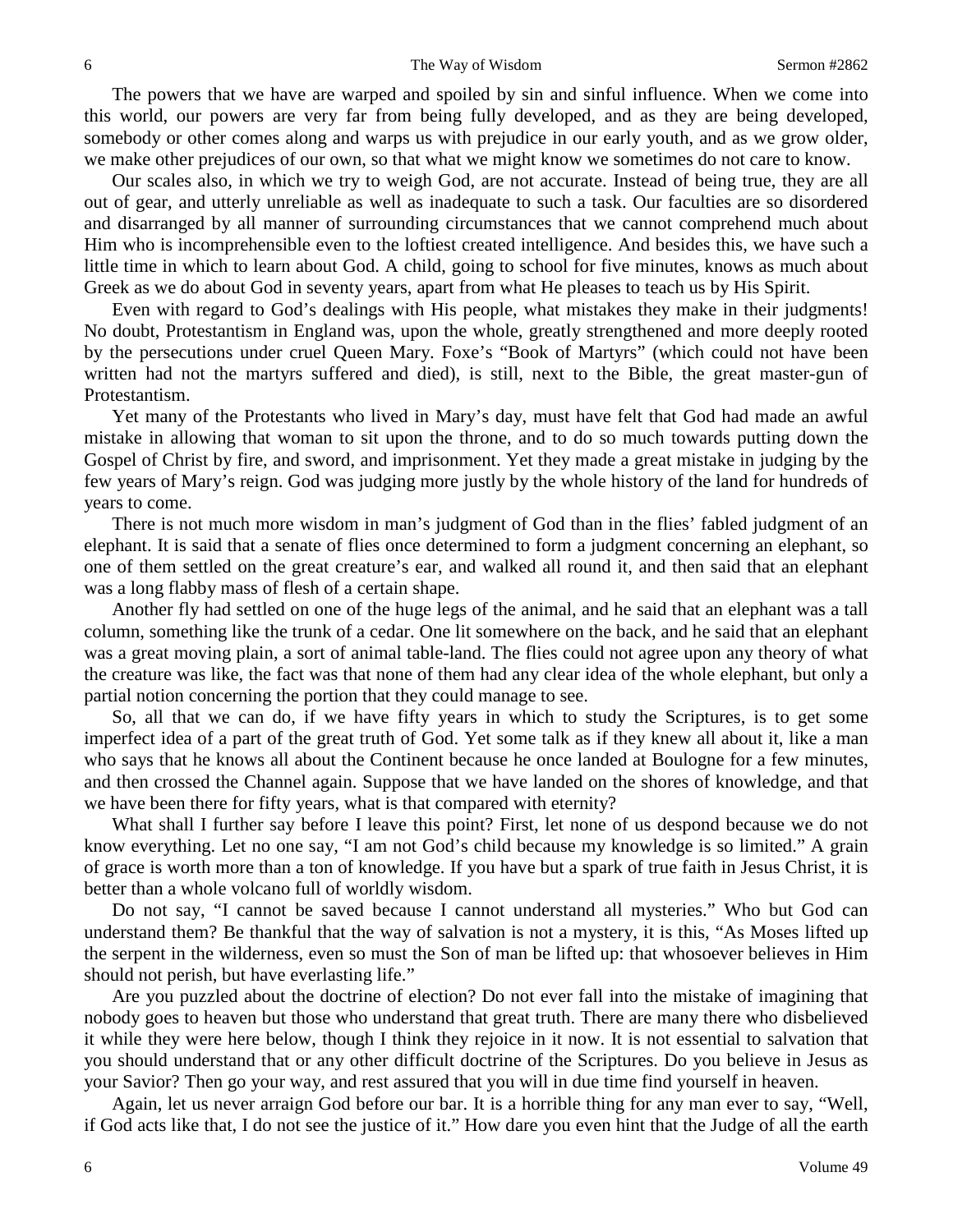is not just? He has said, "I will have mercy on whom I will have mercy, and I will have compassion on whom I will have compassion," so do not you say, "It cannot be so." Is it so written in God's Word? Then it is so just because it is there. If God has said anything, it is not right for you to ask for an explanation of His reason for saying it, or to summon Him to your judgment seat. What impertinence this is! He must always do right, He cannot do wrong.

Some have staggered over the doctrine of eternal punishment because they could not see how that could be consistent with God's goodness. I have only one question to ask concerning that or any other doctrine—Does God reveal it in the Scriptures? Then I believe it, and leave to Him the vindication of His own consistency. I am sure that He will not inflict a pain upon any creature which that creature does not deserve, that He will never cause any sorrow or misery which is not absolutely necessary, and that He will glorify Himself by doing the right, the loving, the kind thing, in the end. If we do not see it to be so, it will be none the less so because we are blind.

The finger on the lip is the right attitude for us in the presence of things revealed by God, or wrought by God, as David said, "I was dumb, I opened not my mouth because thou didst it." If You did it, O Lord, there is no question about the rightness of it, for You are supreme, and You ought to be supreme! There is none like You for goodness, for love, for wisdom. Your will ought to be—so let it be—done on earth, as it is heaven, let it be done everywhere, for what You do is ever best.

**II.** I have not much time left for the second part of my discourse which is IN REFERENCE TO THE TRULY WISE, that is, to those who are wise according to Job's declaration in the twenty-eighth verse of this chapter, "Behold, the fear of the LORD, that is wisdom; and to depart from evil is understanding." Concerning their path, we may truly say, that no fowl knoweth it, no vulture's eye hath seen it, no lion or lion's whelp has trodden it.

First, *the entrance of the Christian into that path is beyond human knowledge.* Who can explain what it is to be born again? The very figure used by our Savior implies a mystery. Our introduction into this world is shrouded in mystery, so is our introduction into the spiritual world—the world of grace. You will never be able to explain, even though you have experienced it, how the Spirit of God creates a living soul, as it were, within the ribs of death, how He breathes into our soul the breath of spiritual life so that we, who were enemies to God, become the newborn children in His family. This secret cannot be told by mortal man, for he does not know it, it is known to God alone.

And next, *the walk of the Christian along that path as equally beyond human understanding.* How shall I tell you what it is to walk by faith? I have sometimes had, before my mind's eye, as it were, a vision. I thought I saw a great staircase, made of light. There appeared to be nothing solid or earthly about it. I was called to ascend this staircase. Beneath my feet there seemed to be nothing. Each step I stood upon appeared to be the last, yet I went on, on, on, up, up, up, till I was at a dizzy height, and I thought that a voice said to me, "Look up." I could see no other step, but as fast as I ascended one tier, I was told still to go on, and fresh steps of light revealed themselves beneath my ascending feet. I trod upon the clouds and found them to be granite.

It seemed to be thin air and mist, to mortal men, it was nothing. They laughed at me for trusting to it, but each time my foot went down upon the stair, I found it to be like the eternal hills that are never to be moved. When, in my vision, I had climbed, and climbed, and climbed, till I seemed to look down upon the stars, I still climbed on, and I understood that this is walking by faith—going ever upward, seeing Him who is invisible, depending upon Him whom no mortal eye can see, but who is clearly recognized by our spiritual senses—grasped by the hand of faith, seen by the eye of faith, heard by the ear of faith walking through a desert where there is no corn growing, yet daily gathering full supplies of heavenly manna—standing by a rock in which there is no water, yet seeing the living floods leap forth to refresh the weary soul. This is walking by faith, and it is a great mystery.

I have known some, with eyes like a vulture's, who have said that they could live by reason. They always did that which they perceived to be best. They would never venture a step beyond where logic would lead them. Ah, sirs, your bleared eyes, which you think to be so keen, can never see the path of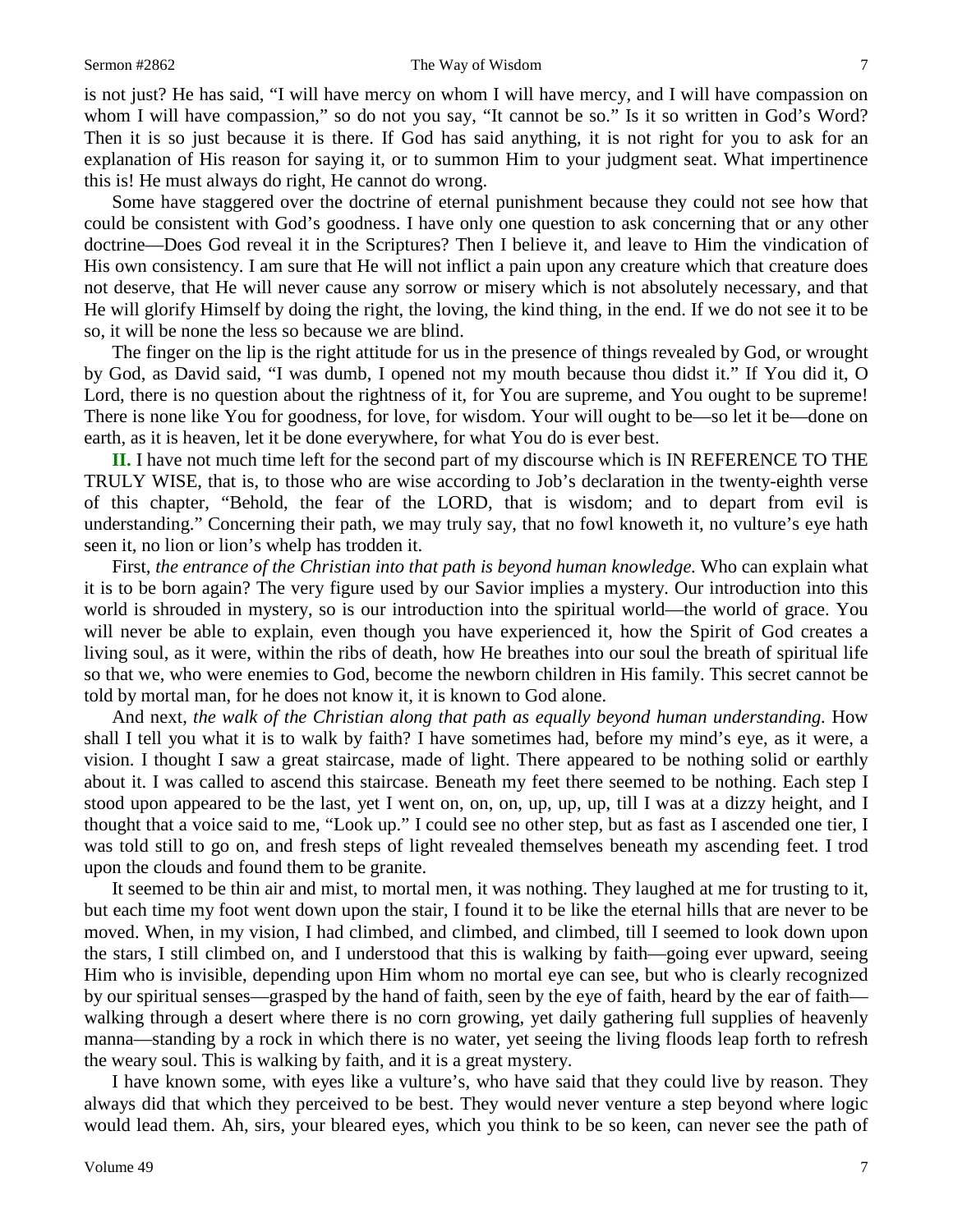the Christian! Others have fancied that to work themselves up into a high state of excitement and enthusiasm, is to lead a Christian life. Believe me, sirs, your vulture eye hath not seen this God made path. Faith is reasonable, in the highest sense, for it reasons upon the real truth, whereas mere human reason only reasons upon the semblance of truth.

Some, who have no more spiritual knowledge than a lion's whelps, have said, "All you have to do is to persuade yourself that you are one of God's elect and it is so." Ah, they know not the path of faith, and they who follow their lead will go down to destruction.

Another says, "I feel much that is good within myself, and I believe that I have strength enough, and wisdom enough, to find my way to heaven." Ah, you may be strong as a fierce lion, but you know not the way of wisdom. That is the very opposite way to yours.

We who walk by faith, have nothing in ourselves to lean upon. Our very weakness is our strength because it drives us to the Almighty. We have nothing to rely upon except this—that it is written that "Christ Jesus came into the world to save sinners," and we depend on Him, and upon the oath and covenant of God, the covenant that has been sealed with the precious blood of Jesus, and there we rest. There are many imitations of this faith, but the genuine article is as different from all the imitations of it as the true coin of the realm is from the counterfeit of the forger.

Once more, *the believer's trials are things which unrenewed men cannot comprehend.* If some of us were to begin to tell the ungodly all about our spiritual conflicts, they would think us fools. If we were to describe to them our despair and our hope, our rejoicing and our depression, they would say, "You must be mad to have such experiences!" Just so, "there is a path which no fowl knoweth," and no fool knows, and no unsaved soul knows.

Our desires too, are beyond men's sight, and so are our struggles with doubt, and our temptations, and trials. Many a believer has been another Hercules, slaying a dragon, and cleansing the Augean stables, yet it is all unrecognized except by God, and by those who are themselves spiritual, for the path of Christian victory is one that the lion's whelp treads not.

So is it also with *the Christian's joys.* O brethren, I wish I had time to talk about them! I could not get to the end of that theme, for there are joys that we have, in which our spirit is as cool and composed as at any other moment of our life, yet those joys fill us with holy rapture, and sacred ecstasy, till we feel that, whether in the body or out of the body, we cannot tell, God knows.

Then the head leans on the bosom of the Savior, and the lip of Christ is set to our soul's lip, and He kisses us with the kisses of His mouth, and His love is better than wine. I know that worldly men say, "Give us gold and silver in abundance, fill our barns, and let our wine vats burst with new wine, give us all the good things of earth, and we will be content."

It is so, I know, but as for the Christian, he says, "Whom have I in heaven but thee? and there is none upon earth that I desire beside thee." When we have the love of God shed abroad in our hearts by the Holy Ghost who is given unto us, we get into a way of joy which is as far above all human joy as the path of the eagle, soaring among the Alps, is above that of the mole burrowing in the ground.

There are many other equally high things about the way of a Christian which I have not time to mention. I will just refer to two other things. One is *the path of communion with Christ.* We, who believe in Jesus, know what it is to walk with God. Ay, to walk with God, though He is a consuming fire—to walk with Christ, though He is the Judge of the quick and the dead. I have been as conscious of the presence of God as ever I have been of the presence of my child or of my friend.

I have been as sure that I spoke with Christ, and emptied out my soul into His soul, and then received His heart's love into my heart, as I have been sure of any event in my whole history. I know what it is to receive sympathy from Christian men, but I also know what it is to have the sympathy of my Lord.

I speak not now of things that are only occasional, and out of the ordinary course of our lives. To some of us, it has become a blessed habit to speak with Christ—to speak, not merely into His ear, but right down into His heart, and to know that we have done so, and to act in a certain way because we